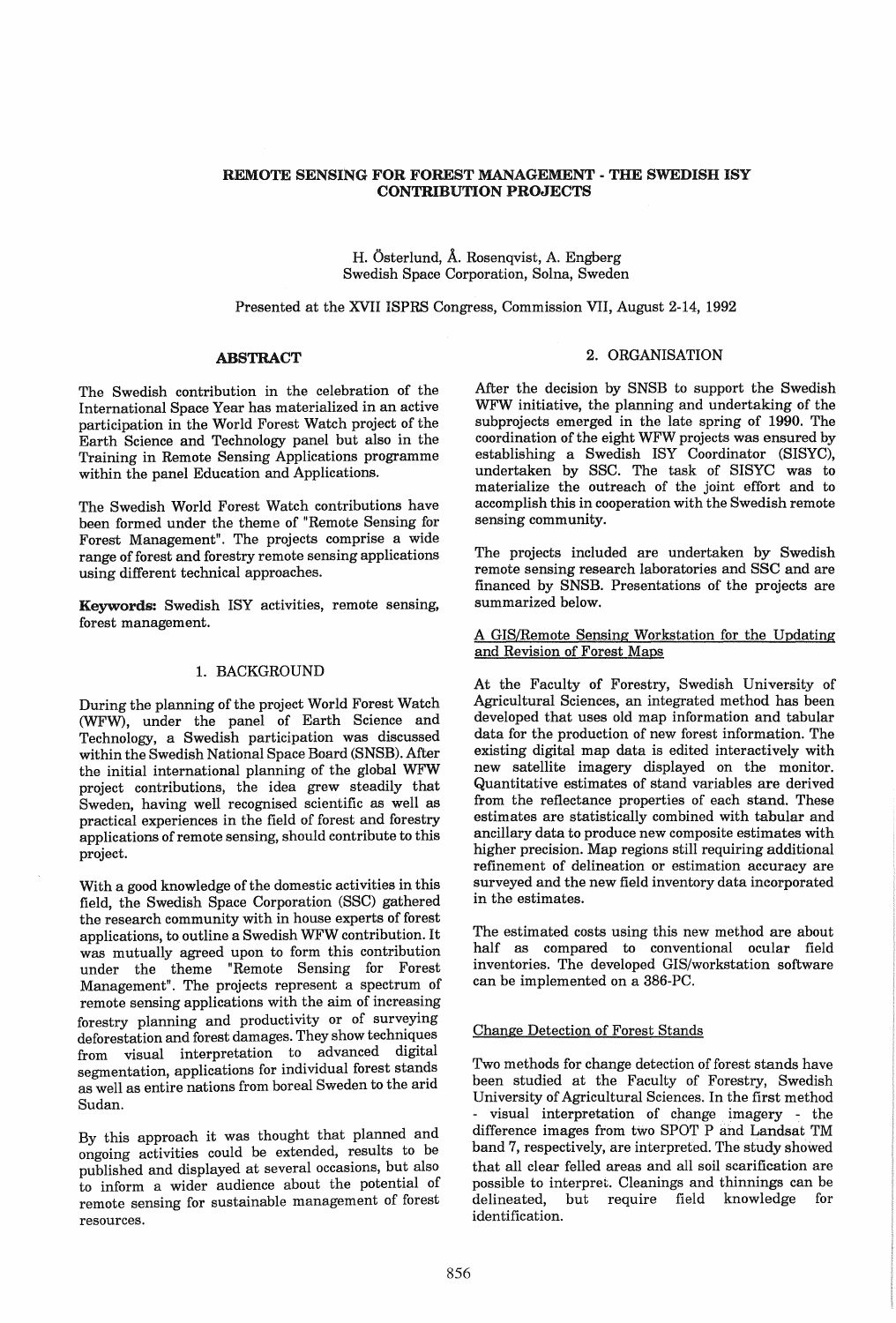In a more authomized method - region based change classification - the compartments in the forest maps are divided into smaller regions of spectral homogeneity. This is automatically done based on the change image and the late satellite image. The regions are then classified in change classes. Using Landsat TM bands 5 and 7, all clear felled areas and soil scarification could be classified. Two thirds of the cleanings and thinnings were correctly classified.

## Forest Management Planning with the Aid of GIS and Integrated Satellite Data

Interactive digitization of satellite data with a GIS is a cost effective method adopted by SSC primarily for management planning. Panchromatic data with multispectral data ensures the resolution needed for forestry applications. The multispectral data often used is Landsat TM, bands 4, 5 and 3. Digital cadastral maps and aerial photos can be incorporated to map features not interpretable in the satellite imagery, i.e. property lines or swamps. Contour lines can also be included to improve the basis for planning. The compartments are delineated and a preliminary forest map is produced in the traditional scale 1:10 000 to serve in forest inventory field work. Based on the field work, the map is revised.

The maps can be used for forest management planning but also for planning of specific operations such as fertilization and cleaning.

#### Forest Decline Monitoring Using Landsat TM. Digital Forest Maps and Elevation Models

The use of satellite data for forest decline assessment is often complicated by terrain effects and stand characteristics, e.g. species composition and density. The effects were studied by the Swedish Environmental Research Institute.

Landsat TM late summer imagery give a clear indication on spruce defoliation. Analysis showed that low variations in slope gradients, hardwood component, pine component and slope gradients have effect on the defoliation estimation.

As no band rationing can compensate the terrain effect, a spruce defoliation model incorporating elevation model data, was developed. It uses slope/aspect data from the DTM and digital forest maps to account for terrain and compartment characteristics. Evaluation showed the model feasible to separate the defoliation into two classes; more than and less than 20% needle loss, respectively.

#### Swedish Forest Information Atlas

SSC has undertaken a national land use and vegetation cover classification during one year. 46 LANDSAT TM scenes and 12 SPOT XS scenes were geocoded to the

Swedish National Grid. 900 digital map files (50m pixelsize) showing 13 vegetation cover and land use classes were produced. These were merged and filtered to 500 m pixelsize to give the resulting image showing proportions of forest cover.

The legend of the atlas comprise three forest classes open and closed coniferous, deciduous - together with water, urban and open areas. Additional cartographic elements will be superimposed on the classification. The atlas will be produced both as printed maps and in digital format with a proposed pixelsize of 500m.

#### Tropical Forest Monitoring with High Resolution Satellite Data

The project was accomplished by SSC and the Swedish Faculty of Forestry in co-operation with FAO to develop operational methods for a continuous tropical forest monitoring. The methodology was tested and evaluated for the Chiang Rai province in northern Thailand.

Digitally enhanced multi-date Landsat color hardcopies were interpreted. A point sampling design was used to estimate forest area cover. Aerial photograps were used as reference data to evaluate interpretation accuracy and to calibrate area estimates. The deforestation was calculated and showed that forest had decreased to 2/3 of its former area in 13 years.

The interpretations were digitized for further analysis. From these maps, yearly spatial distributions were interpolated to demonstrate the deforestation process in an animated video.

## Deforestation in African Drylands - Assessment of Changes in Woody Vegetation in Semi Arid Sudan

The changes of woody vegetation in terms of areal extent and woody resources in the western Sudan 1973- '87 have been studied by the Department of Physical Geography, University of Lund. Wood resources were quantified using the normalized vegetation index and irrigated and mechanized rainfed. agriculture was manually delineated. Maps were produced that show the extent of wooded areas and agriculture.

The study concludes that the threat to woodlands and forest resources comes from the expansion of rainfed mechanized agriculture. The extent of woodlands varies with climatic fluctuations and is more threatened by expansion of large agricultural schemes than by domestic use of fuel wood.

#### Remote Sensing Education for Educators in Sweden 1992

In support of the United Nations program for creation of indigenous capabilities of space science and technology in developing countries, Sweden is giving a five-weeks course in remote sensing techniques and